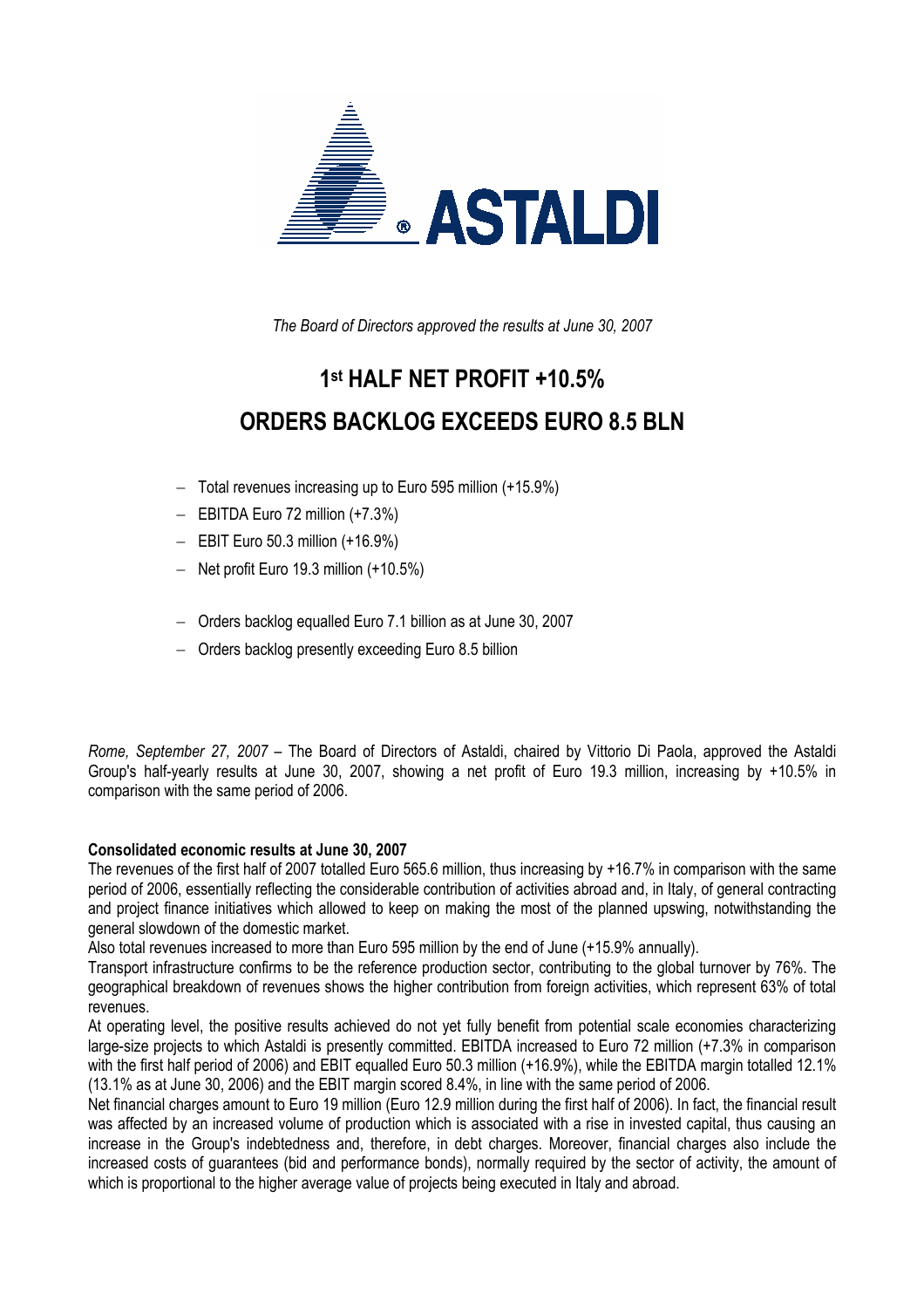The profit before income taxes totalled Euro 32.6 million (+3.3% in comparison with the first half of 2006), thus contributing to an increased net profit of Euro 19.3 million (+10.5%) and a net margin of 3.2%.

# **Consolidated equity and financial position as at June 30, 2007**

The net financial position at June 30, 2007, equivalent to Euro (394) million net of treasury shares, showed an increase in absolute value by approximately Euro 113 million in comparison with the Euro (281) million recorded at end of 2006. This is mainly due to an increase in both investments made during the half-yearly period, equalling Euro 49 million and in the invested capital relating to the new initiatives in progress in Italy and abroad which inherently require a more durable support in comparison with traditional projects.

The debt/equity ratio totalled 1.3, compared to 1.0 recorded at December 31, 2006. The corporate debt/equity ratio, excluding the quota of indebtedness relating to concession and project finance activities because of its non-recourse nature, totalled 1.1.

It should be reminded that the economic growth process will require to further support production, thus determining a possible increase in the net indebtedness which will be then mitigated during the next financial year thanks to a better cash-flow derived from an increase in operational activities.

The details of the Group's net financial position are shown in the table below.

| Euro / 000                                        | June 30, 2007 | December 21, 2006 | June 30, 2006 |
|---------------------------------------------------|---------------|-------------------|---------------|
| A Cash and cash equivalents                       | 233.443       | 237.623           | 145.840       |
| B Securities held for trading                     | 21.189        | 18.983            | 25.434        |
| C Available funds $(A)+(B)$                       | 254.632       | 256.607           | 171.274       |
| D Current receivables from financial institutions | 9.767         | 21.978            | 8.360         |
| E Current bank payables                           | (290.574)     | (210.095)         | (248.311)     |
| F Current share of non-current indebtedness       | (955)         | (1.958)           | (5.539)       |
| G Other current payables                          | (11.662)      | (12.139)          | (7.857)       |
| H Current financial indebtedness (E)+(F)+(G)      | (303.191)     | (224.192)         | (261.707)     |
| I Net current financial indebtedness (H)+(C)+(D)  | (38.793)      | 54.393            | (82.073)      |
| J Non-current payables                            | (339.189)     | (313.997)         | (278.757)     |
| K Other non-current payables                      | (19.041)      | (25.202)          | (21.836)      |
| L Non-current financial indebtedness (J)+(K)      | (358.230)     | (339.199)         | (300.594)     |
| M Net financial indebtedness (I)+(L)              | (397.023)     | (284.806)         | (382.667)     |
| Treasury shares in portfolio                      | 3.243         | 3.824             | 3.276         |
| <b>Total net financial position</b>               | (393.780)     | (280.982)         | (379.391)     |

# **Orders backlog**

To date, the orders backlog equals Euro 8.5 billion (Euro 7.1 billion as at June 30, 2007), taking into account the significant orders recorded after closing the reference half-yearly period. It is made up of Euro 6.4 billion for construction activities and Euro 2.1 billion for operation activities.

Such increases refer, as to the amount of Euro 668 million, to the first half-yearly period and, as to Euro 1.4 billion, to contracts acquired after June 30. The changes recorded during the reference six-month period are basically due to new orders and contractual increments relating to ongoing contracts in the transport infrastructure and civil building sectors in foreign countries (Romania, Venezuela, Arabian Peninsula) and in Italy. Those recorded subsequently mainly refer to new railway contracts in Algeria and Bulgaria and, for the domestic sector, to the project finance for the construction and operation of the New Hospitals in Tuscany, as well as to a work variation approved in connection with the project finance for the construction of the Line 5 of the underground in Milan.

The orders backlog as at June 30, 2007 is constituted as follows: 50% by construction activities in Italy, 26% by construction activities abroad and the remaining 24% by concession contracts.

The sector of transport infrastructure confirms to be the reference sector (63%), followed by concessions (24%), civil and industrial building (9%) and power plants (4%).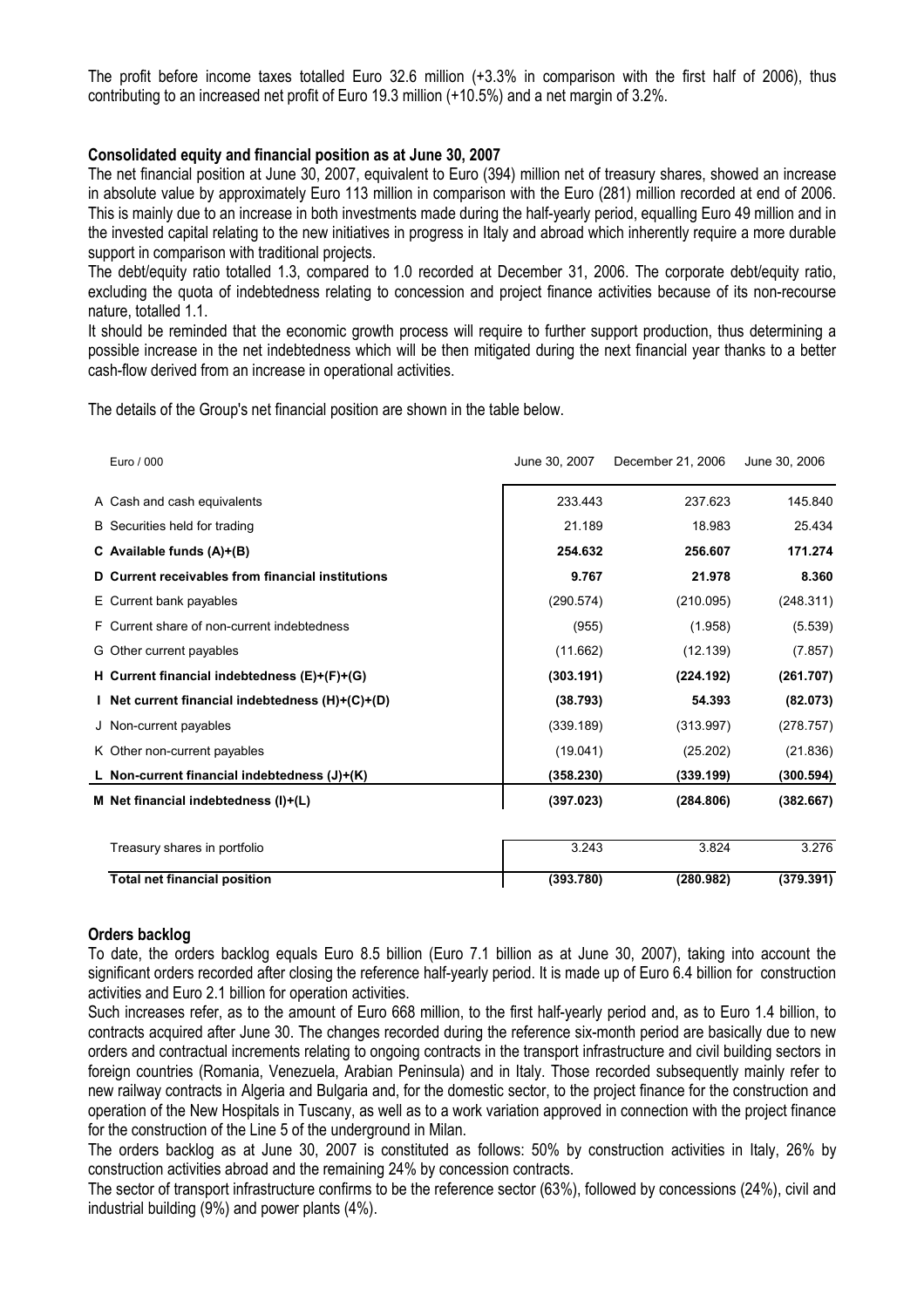The following table shows the evolution of the orders backlog, highlighting the contribution from the single areas of activity.

| Euro/mn                                 |                       | 01/01/2007 | <b>Increases</b>         | <b>Decreases</b>         | 30/06/2007 |
|-----------------------------------------|-----------------------|------------|--------------------------|--------------------------|------------|
| Transport infrastructures<br>of which:  |                       | 4.355      | 555                      | (427)                    | 4.483      |
|                                         | Railways and subways  | 3.278      | 378                      | (273)                    | 3.383      |
|                                         | Roads and highways    | 1.036      | 113                      | (149)                    | 1.000      |
|                                         | Airports and seaports | 41         | 64                       | (5)                      | 100        |
| Hydraulic and hydroelectric power plant |                       | 325        | 2                        | (69)                     | 258        |
| Civil and industrial buildings          |                       | 630        | 111                      | (70)                     | 671        |
| Concessions                             |                       | 1.699      | $\overline{\phantom{0}}$ | $\overline{\phantom{a}}$ | 1.699      |
| Order backlog as of June 30, 2007       |                       | 7.009      | 668                      | (566)                    | 7.111      |
| Orders secured later                    |                       |            | 1.419                    |                          | 1.419      |
| Pro forma order backlog                 |                       | 7.009      | 2.087                    | (566)                    | 8.530      |

# **Events occurred subsequently to year closing**

At domestic level, it should be reminded that, in August, Astaldi was awarded with the project finance for the construction and subsequent operation of the new Hospitals in Tuscany, i.e. an integrated system of four hospitals to be built by Astaldi, in joint venture with other companies, in Pistoia, Prato, Lucca and Massa. Therefore, the Group confirms to be the leader in the domestic sector of healthcare infrastructure.

Such leadership was further confirmed on September 24 the last, by the inauguration of the New Hospital in Mestre, which represents the first example of a complex initiative carried out under the form of a project finance in Italy. In fact, the new hospital is the most innovating healthcare infrastructure built in our country: a challenge which Astaldi was able to overcome in only 4 years.

Moreover, it should be noted that the Municipality of Milan approved, in July this year, the variation to Garibaldi Station relating to the project finance initiative of the new Line 5 of the underground in Milan which is being carried out by Astaldi and which entailed an adequate increase in the contract value and laid down the technical conditions for a further extension of the line toward the western outskirt of the city. Among other things, the ceremony representing the start-up of operational activities, is expected to take place in October this year.

Finally, as far as foreign activities are concerned, it is worthy noticing the acquisition of the contract of the new railway line Saida-Moulay Slissen in Algeria for a value of Euro 616 million, and additional Euro 162.5 million for railway works to be executed in Bulgaria, witnessing the efficacy of market penetration strategies adopted by the Group at international level.

"The results obtained during the first six months confirm the growth perspectives outlined in the Group's business plan -Stefano Cerri, Chief Executive Officer, underlined –. The year 2007 is a turning point for the growth of our Group, which is a result of the strong commercial effort carried out during the last few years and of the Company's economic and financial commitment to start important projects recently acquired".

*°°°* 

*As regards the attached model statements, in compliance with CONSOB's most recent provisions, it must be noted that the figures listed have not been subjected to complete auditing and, as regards the reclassified statements, the figures listed are not subject to checks by the auditing firm.*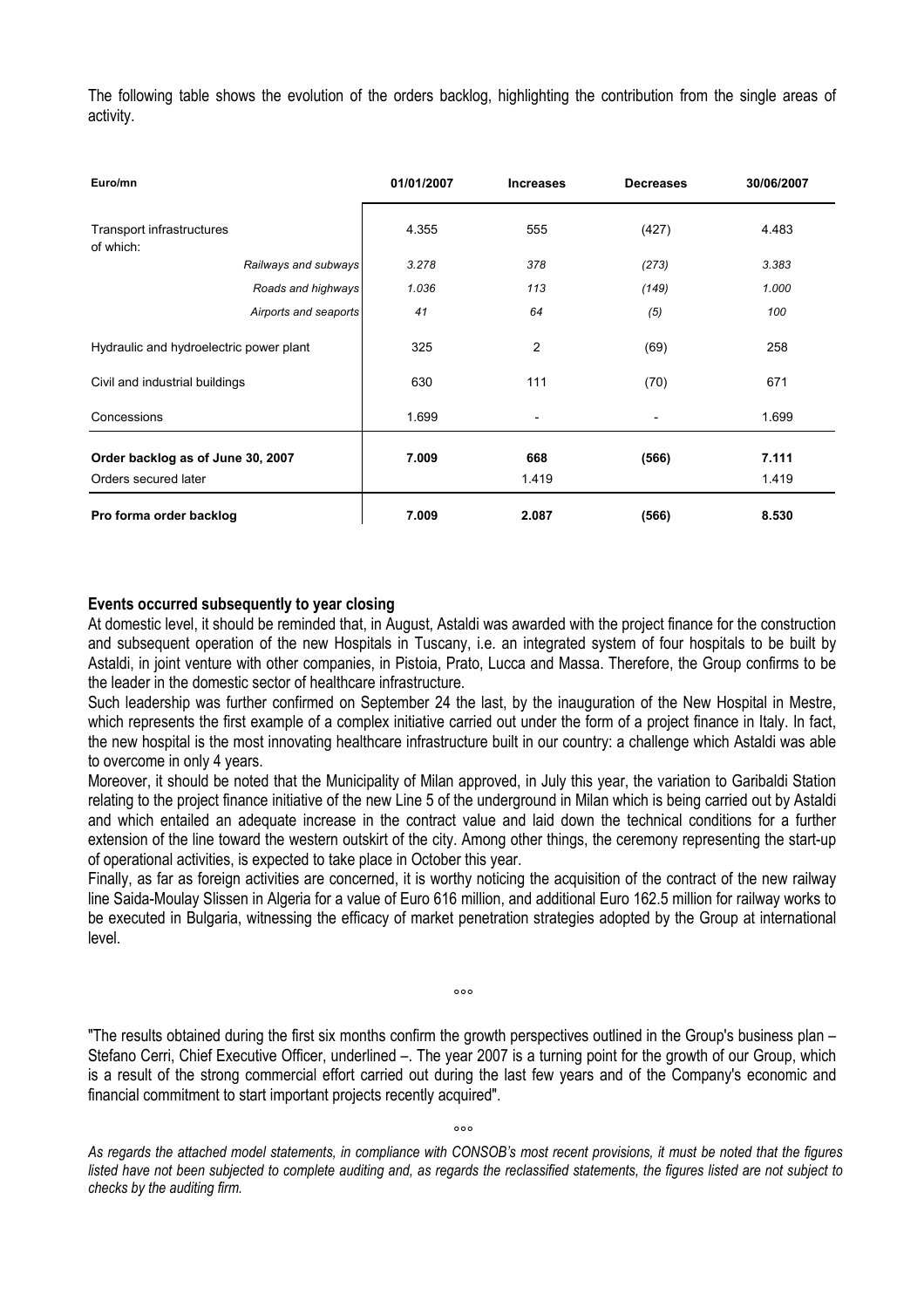*Furthermore, it should be noted that some balance-sheet and income statement items have been reclassified, if necessary, for comparison purposes, and to provide a better representation. For further details to this respect, please refer to the notes to the halfyearly report as at June 30, 2007.*

*Dr. Paolo Citterio, in his capacity as manager in charge of drawing up the corporate accounting documents, does hereby certify, pursuant to paragraph 2 of art. 154-bis of Legislative Decree No. 58/1998, that the accounting information set forth herein corresponds to that of accounting books and records.* 

*°°°* 

*Listed on the STAR segment of the Italian stock exchange, Astaldi Group has been active for more than 80 years, in Italy and abroad, in designing and constructing large-scale civil engineering works.* 

*The Group operates in the following areas of activity:* 

- *transportation infrastructure (railways, undergrounds, roads, motorways, ports, and airports);*
- *hydraulic works and power plants (dams, hydroelectric plants, water systems, oil pipelines, gas pipelines, and water treatment plants);*
- *civil and industrial construction (hospitals, universities, airports, law courts, construction works for electrical and nuclear plants, car parks);*
- *operation under concession of works such as hospitals, urban transport infrastructure, car parks.*

*The Group is currently a General Contractor capable of promoting financial aspects and coordinating all resources and skills for the optimal development and management of complex and high-value public works.* 

### **For further information:**

tel. 06/41766389<br>Alessandra Onorati del controllo del controllo del controllo del controllo del controllo del Colombia del Col<br>Giancarlo Frè Tol IR and Corporate Communications Manager a.onorati@astaldi.com – www.astaldi.it

**Astaldi S.p.A. PMS Corporate Communications** *Alessandra Onorati Giancarlo Frè Torelli*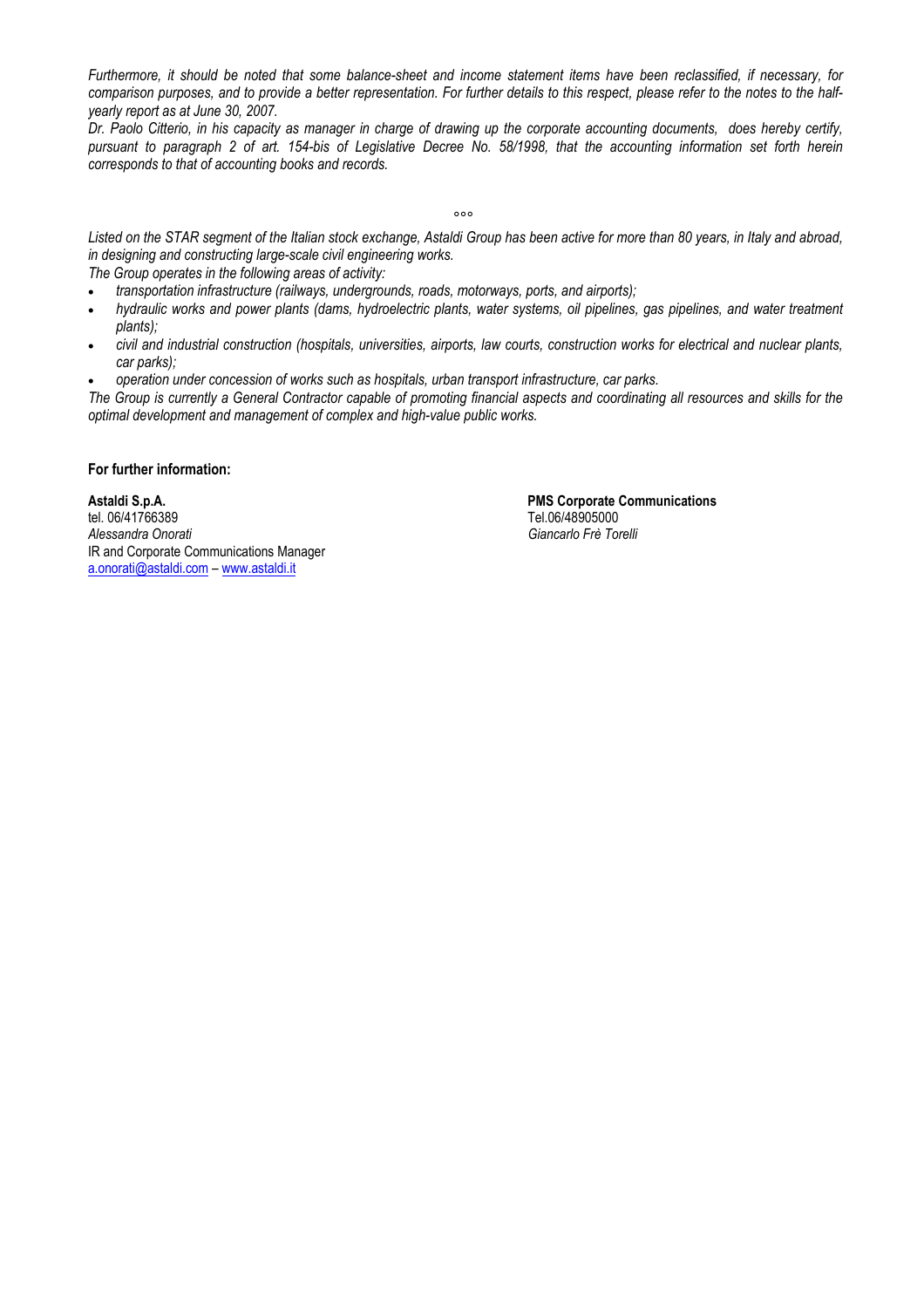# **RECLASSIFIED CONSOLIDATED BALANCE SHEET**

| Euro / 000                                               | Model<br>statement<br>reference | June 30, 2007  | %       | June 30, 2007 | %       |
|----------------------------------------------------------|---------------------------------|----------------|---------|---------------|---------|
| Revenues                                                 | $\mathbf{1}$                    | 565,609        | 95.1%   | 484,866       | 94.5%   |
| Other revenues                                           | $\overline{a}$                  | 29,389         | 4.9%    | 28,465        | 5.5%    |
| <b>Total revenues</b>                                    |                                 | 594,998        | 100.0%  | 513,331       | 100.0%  |
| Costs of production                                      | $3 - 4$                         | (421, 106)     | (70.8%) | (353, 296)    | (68.8%) |
| <b>Added value</b>                                       |                                 | 173,892        | 29.2%   | 160,035       | 31.2%   |
| Labour costs                                             | 5                               | (92,071)       | (15.5%) | (81, 762)     | (15.9%) |
| Other operating costs                                    | $\boldsymbol{7}$                | (9, 817)       | (1.6%)  | (11, 159)     | (2.2%)  |
| <b>EBITDA</b>                                            |                                 | 72,004         | 12.1%   | 67,114        | 13.1%   |
| Depreciations and ammortizations                         | 6                               | (16, 534)      | (2.8%)  | (13, 511)     | (2.6%)  |
| Provisions                                               | $\overline{7}$                  | (5, 474)       | (0.9%   | (5, 815)      | (1.1%)  |
| Write-downs                                              | 6                               | $\overline{a}$ | 0.0%    | (5,300)       | (1.0%)  |
| (Capitalization of internal construction costs)          | 28                              | 270            | 0.0%    | 494           | 0.1%    |
| <b>EBIT</b>                                              |                                 | 50,267         | 8.4%    | 42,982        | 8.4%    |
| Net interest charges                                     | $8 - 9$                         | (18, 982)      | (3.2%)  | (12, 928)     | (2.5%)  |
| Impact of measurement of investments under equity method | 10                              | 1,292          | 0.2%    | 1,468         | 0.3%    |
| Profit before taxes                                      |                                 | 32,577         | 5.5%    | 31,522        | 6.1%    |
| Taxes                                                    | 11                              | (13, 705)      | (2.3%)  | (13, 349)     | (2.6%)  |
| Net income                                               |                                 | 18,872         | 3.2%    | 18,173        | 3.5%    |
| Minorities                                               | 34                              | 432            | 0.1%    | (705)         | (0.1%)  |
| Group net income                                         |                                 | 19,304         | 3.2%    | 17,468        | 3.4%    |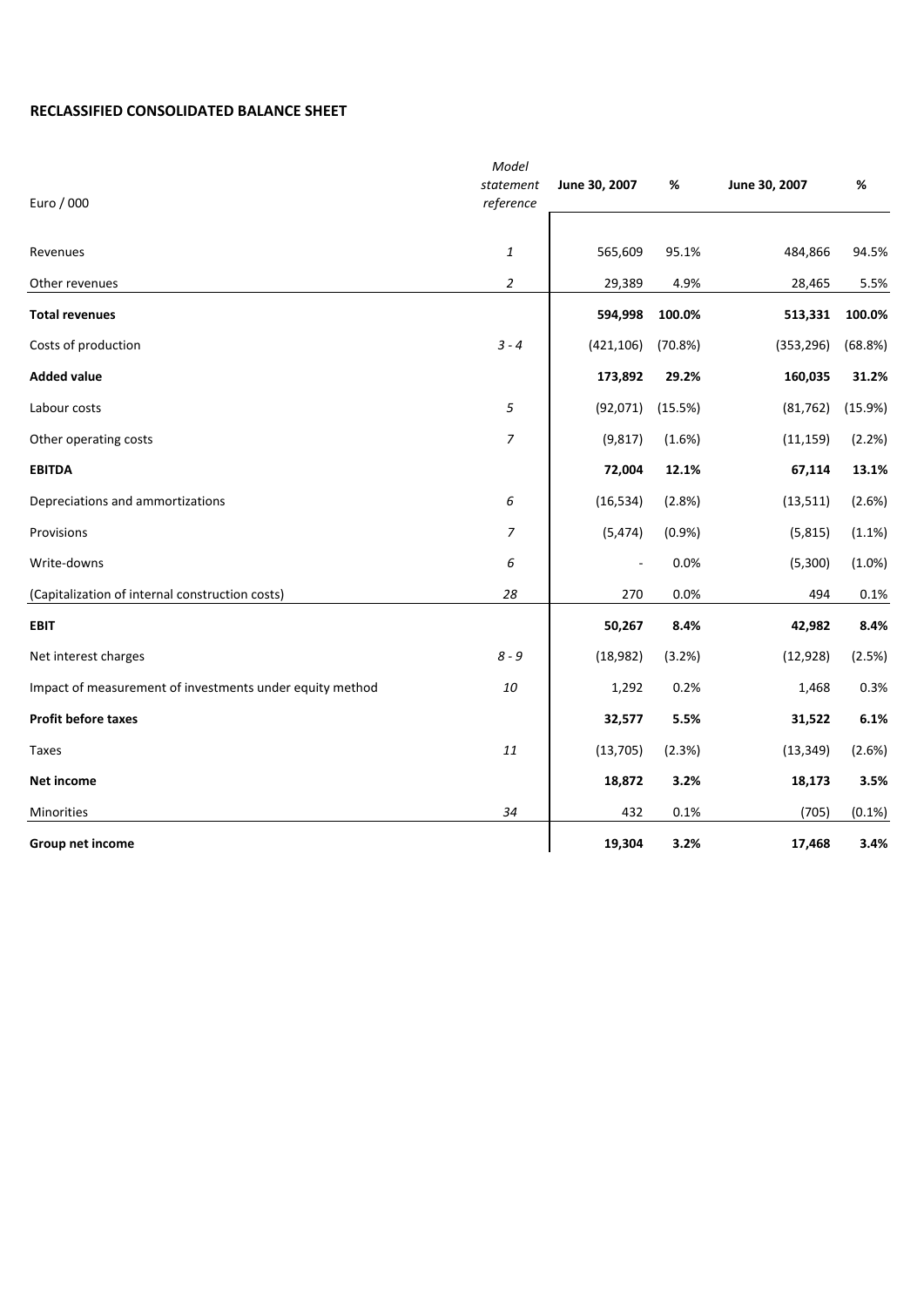# **RECLASSIFIED CONSOLIDATED BALANCE SHEET**

| Euro/000                                            | Model<br>statement<br>reference | 30/06/2007 | 31/12/2006 30/06/2006 |            |
|-----------------------------------------------------|---------------------------------|------------|-----------------------|------------|
| Intangible assets                                   | 30                              | 3,479      | 3,795                 | 4,380      |
| Tangible assets                                     | $12 - 29$                       | 223,904    | 193,197               | 158,409    |
| Equity investments                                  | 13                              | 102,118    | 96,492                | 96,243     |
| Other net fixed assets                              | $14 - 15 - 16$                  | 34,683     | 36,731                | 31,874     |
| Total net fixed assets (A)                          |                                 | 364,184    | 330,215               | 290,906    |
| Inventories                                         | 17                              | 56,123     | 51,600                | 44,978     |
| Works in progress                                   | 18                              | 455,320    | 397,712               | 401,649    |
| Trade receivables                                   | 19                              | 429,476    | 437,877               | 403,342    |
| Other assets                                        | 15                              | 238,816    | 188,094               | 171,304    |
| Tax receivables                                     | 20                              | 77,741     | 73,275                | 55,283     |
| Advances from customers                             | 18                              | (212, 533) | (209, 324)            | (112,888)  |
| Subtotal                                            |                                 | 1,044,943  | 939,234               | 963,668    |
| Payables to suppliers                               | 23                              | (470,040)  | (474, 478)            | (396, 358) |
| Other liabilities                                   | $24 - 32 - 33$                  | (194, 104) | (186, 600)            | (150, 828) |
| Subtotal                                            |                                 | (664, 144) | (661,078)             | (547,186)  |
| Working capital (B)                                 |                                 | 380,799    | 278,156               | 416,482    |
| Employee benfits                                    | 31                              | (11, 283)  | (12, 470)             | (11, 569)  |
| Provisions for current risks and charges            | 25                              | (38, 923)  | (30,035)              | (44, 928)  |
| Total funds (C)                                     |                                 | (50, 206)  | (42, 505)             | (56, 497)  |
| Net invested capital $(D) = (A) + (B) + (C)$        |                                 | 694,777    | 565,866               | 650,891    |
| Cash and cash equivalents                           | 21                              | 233,443    | 237,623               | 145,840    |
| Current receivables from financial institutions     | 15                              | 9,306      | 21,062                | 6,075      |
| Non-current receivables from financial institutions | $14 - 15$                       | 461        | 916                   | 2,285      |
| Securities                                          | 14                              | 21,189     | 18,984                | 25,434     |
| Current financial payables                          | 22                              | (303, 191) | (224, 192)            | (261,707)  |
| Non-current financial payables                      | 22                              | (358, 230) | (339, 199)            | (300, 594) |
| Net financial payables / receivables (E)            |                                 | (397, 022) | (284, 806)            | (382, 667) |
| Group net equity                                    | 26                              | 296,401    | 279,668               | 268,391    |
| Minority interests                                  | 26                              | 947        | 1,392                 | (168)      |
| Net equity $(G) = (D) - (E)$                        |                                 | 297,348    | 281,060               | 268,223    |